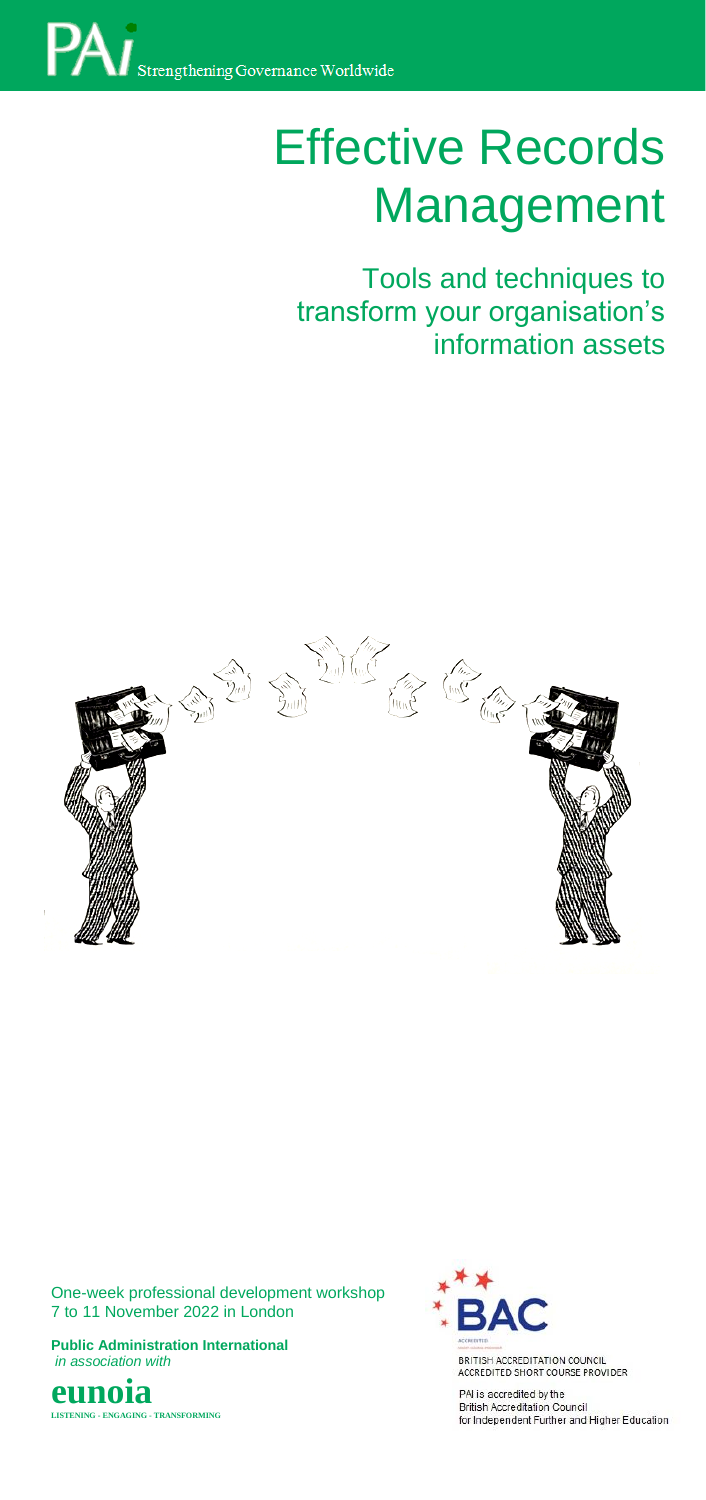## **About the workshop**

The role of those who know how to gather, collate, classify and make available reliable information has been highlighted in a way unseen before the COVID-19 pandemic. Whilst the creation and management of records has always been important and the reasons for keeping records do not change over time, the recent crisis has demonstrated that ways of working are constantly changing in this increasingly interconnected, digital world. Data-driven service delivery, greater openness in government, shared and collaborative working all mean that the role of records managers and the need for standards are more important than ever.

Responsibilities for records now extend far beyond organisational and even jurisdictional boundaries. There are also increasing expectations of transparency and accountability and the growing range of ways in which information is created, stored and shared. This workshop will use the latest edition of the international standard ISO 15489-1 to guide the creation, capture and management of records in these new environments through time, whether wholly digital, paper-based or "hybrid" environments, and is relevant whatever technology is utilised.

## **Who is the workshop for?**

Our workshop is aimed at senior decision-makers, records and information managers, records practitioners and anyone concerned with improving corporate governance and organisational effectiveness through better information handling. It will focus on international standards and practical experiences in the UK and in a range of other countries with a view to sharing global good practice. It will be particularly useful for those in organisations considering introducing enhancements to their information infrastructures. As this is a records and information management focused workshop, it is not aimed at systems analysts and IT professionals and will not focus on programming solutions.

#### **How participants will benefit**

During the week the workshop will:

- Introduce you to the best practice for information and records management as expressed in ISO 15489-1
- Explain the key components of corporate intellectual control
- Show you how to analyse and develop
- information management procedures Explore how to build capacity among information
- creators, users and managers Consider the best ways to monitor and evaluate
- knowledge management systems.

# **What the workshop will cover**

The workshop will include seminar sessions, discussions, case studies, practical work and visits. It has been designed to be flexible so that it can adjusted wherever practicable to meet your specific requirements and those of your organisation.

You will be able to:

- Assess the information and knowledge management strengths and weaknesses of your organisation
- Design intellectual control systems including classification, indexing and retention/disposal
- Better understand the features, functions and challenges of electronic records management, knowledge and content management systems
- Develop tools and processes to determine business requirements for information management
- Identify key information security risks
- Advocate enhanced information security initiatives in your organisation.

You will be invited to give an informal presentation on your own system and to talk about the particular challenges faced in managing information and records in your own organisation and country.

Whilst none of us can predict what the situation will be when this workshop runs, one thing is this clear: the role of those who know how to gather, collate, classify and make available reliable information has been highlighted in a way unseen before. Our Workshop Director and workshop contributors are following developments around the world and as part of this workshop they will be drawing on the latest case studies and strategies to identify with you what works, and where there may be pitfalls to avoid.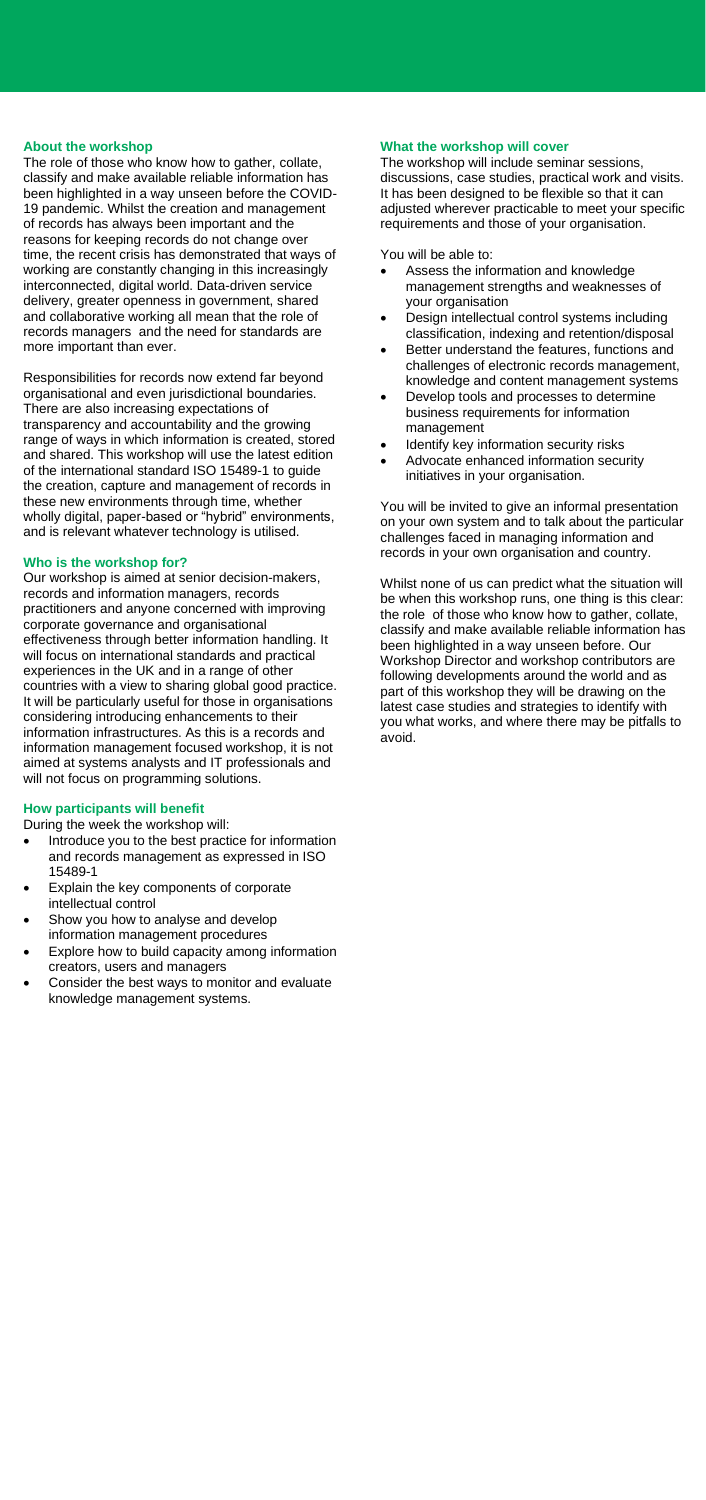**Programme outline**

|       | <b>AM</b>                                                                                                                                                                    | <b>PM</b>                                                                                                                             |
|-------|------------------------------------------------------------------------------------------------------------------------------------------------------------------------------|---------------------------------------------------------------------------------------------------------------------------------------|
| Day 1 | • Welcome and introductions<br>• Overview of the workshop<br>• Workshop content<br>• Expectations<br>The conceptual framework                                                | Types and uses of records and information<br>Participants' informal presentations: key<br>issues                                      |
| Day 2 | Visit: to an archive and centre for public<br>records                                                                                                                        | Assessing information system needs<br>Developing requirements for information<br>and records management systems                       |
| Day 3 | Retention and disposal<br>• Life-cycle appraisal<br>• Using electronic systems<br>Storage of records<br>Physical and electronic storage equipment                            | Capturing and registering records<br>• Registration, physical and electronic<br>capture<br>Classification and indexing systems        |
| Day 4 | Visit: to a court to learn about the<br>creation and management of a recently-<br>designed hybrid information management<br>system                                           | Managing information projects<br>• Planning activities and timelines<br>• Managing deliverables and budgets<br>• Managing consultants |
| Day 5 | Managing semi-active and archival<br>material<br>• Appraisal, arrangement, description,<br>preservation and conservation<br>• Records and information as a vital<br>resource | Review, feedback and scope for follow-up<br>Presentation of certificates of attendance                                                |
|       | The concept of an information enriched<br>organisation<br>Participants' action plans                                                                                         |                                                                                                                                       |

At the time of preparing this brochure, we are planning to include site visits in the programme as indicated above. However, if Government guidelines relating to COVID-19 advise visit hosts against accepting visiting groups we will arrange to connect with them virtually. We reserve the right to change the programmes as necessary.

## **Workshop Director**

The Workshop Director will be Neil McCallum.

Neil's career began as a UK public servant including periods as a departmental records officer and Head of Administration. For the past 25 years he has been directing and delivering highly successful projects addressing public sector records management issues around the world. Recent assignments include working with the Supreme Court of Nigeria, the Attorney General's Department in Ghana, the Judiciary of Botswana and in courts, prisons and currently police stations in Ethiopia, all on enhanced records and information management related issues. Earlier experience includes directing government-wide records management reform programmes for the governments of The Gambia, Ghana and Tanzania. Neil is a member of the Royal African Society and the Royal Commonwealth Society. In September 2017, Neil was elected a Fellow of the Institute of Information Management of Africa in recognition of his contribution to improvements in public sector information handling in Africa.

**How to apply** 

Please complete the PAI application form online via our website: **<https://public-admin.co.uk/booking-form/>**

You can also complete our hard copy application form. Please contact us at **[pai@public-admin.co.uk](mailto:pai@public-admin.co.uk)** to obtain a copy. Once completed return to Amanda Anderson, Programme Manager, at the same email address.

If you would like to discuss this workshop, any of our other international workshops or our consultancy services, please contact Claire Cameron, Director.

We also have extensive experience of designing tailor-made training (from one day to two or three weeks) which can be run in your own country or in the UK to meet the specific needs of groups or individuals at all levels within your organisation. Please contact us if you would like further information.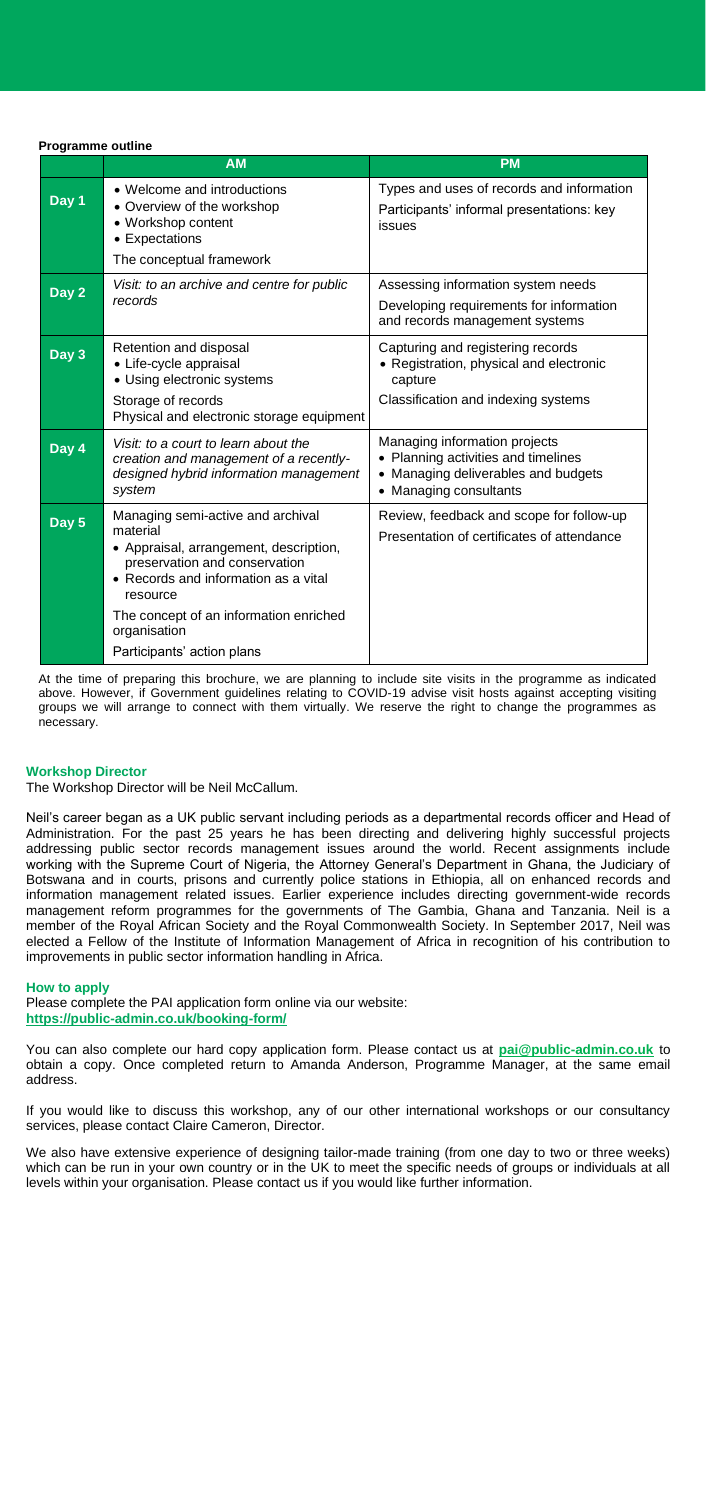## **Language**

The workshop is conducted in English. You will need to have a good working knowledge of the language.

## **Location and arrival arrangements**

The workshop is based in central London. We can arrange travel to and from one of the London airports into central London if you let us have your flight arrival details in good time. The cost of airport transfers is included in the workshop fee.

#### **Fees**

The fee for the workshop will be £2,155. The fee includes tuition, travel to and from the airport in London, travel on scheduled visits which form part of the programme<sup>1</sup>, presentation material and other documentation. It also includes an Android tablet for you to use during the workshop and take home with you for future reference and follow up. We provide a light lunch and refreshments during each working day as part of the fee.

#### **Other costs**

Airfares and daily travel to and from the workshop venue are not included. Our workshops are non-residential and you are responsible for your accommodation costs. We can help you with booking hotel accommodation so please let us know if you would like us to advise you or make a reservation. We suggest that you should allow approximately £160 per day for a modest standard of hotel (for example, three-star), local travel in the UK, meals (apart from a light lunch on working days) and other incidental expenses.

#### **Value Added Tax**

We do not have to charge UK Value Added Tax (VAT) if you can provide written confirmation from your government or its accredited representative that you are "employed by the government in furtherance of its sovereign activities." In all other cases, we will have to charge VAT (currently 20%) in addition to the fee.

#### **Ways to pay**

You, or your government agency, can pay by bank transfer or by cheque, made payable to Public Administration International. We accept payment by credit or debit card but there is a surcharge for this way of paying. Please contact us if you would like to pay by credit or debit card.

#### **Discounts**

We offer a 10% reduction on the full tuition fee if we receive payment no later than 28 days before the first day of the workshop. If we receive payment after that, we will charge the full tuition fee.

#### **Cancellation**

If you have to cancel your booking, you must let us know in writing and we will acknowledge in writing your cancellation. For cancellations received up to 29 days before the start of the workshop we will refund the tuition fee, minus a charge of £200 to cover our administration costs. For cancellations received within 28 days of the start of the workshop, we will charge the full tuition fee. If you have paid the tuition fee and have subsequently been refused a visa to enter the UK, we will refund the tuition fee, minus a charge of £200 to cover our administration costs, providing you send us the original letter from the British High Commission/ Embassy confirming refusal of a visa and providing you have not entered the UK.

# **Substitutions and transfers**

If you have booked a place on a workshop and are not able to attend, we will accept an appropriate substitute at any time without penalty but our normal terms and conditions will apply. Also, it is possible to transfer to a future workshop but only one transfer is permitted. Please get in touch with us and we will advise you about transfers.

*Please see our website for our full terms and conditions. If you would prefer a hard copy of our full terms and conditions, please let us know.* 

#### *http://www.public-admin.co.uk/terms-andconditions-for-booking/*

#### **Insurance**

We advise you to arrange travel and health insurance cover before you leave your home country.

<sup>&</sup>lt;sup>1</sup> Travel to and from the airport in London and on scheduled visits in the programme are provided at cost.